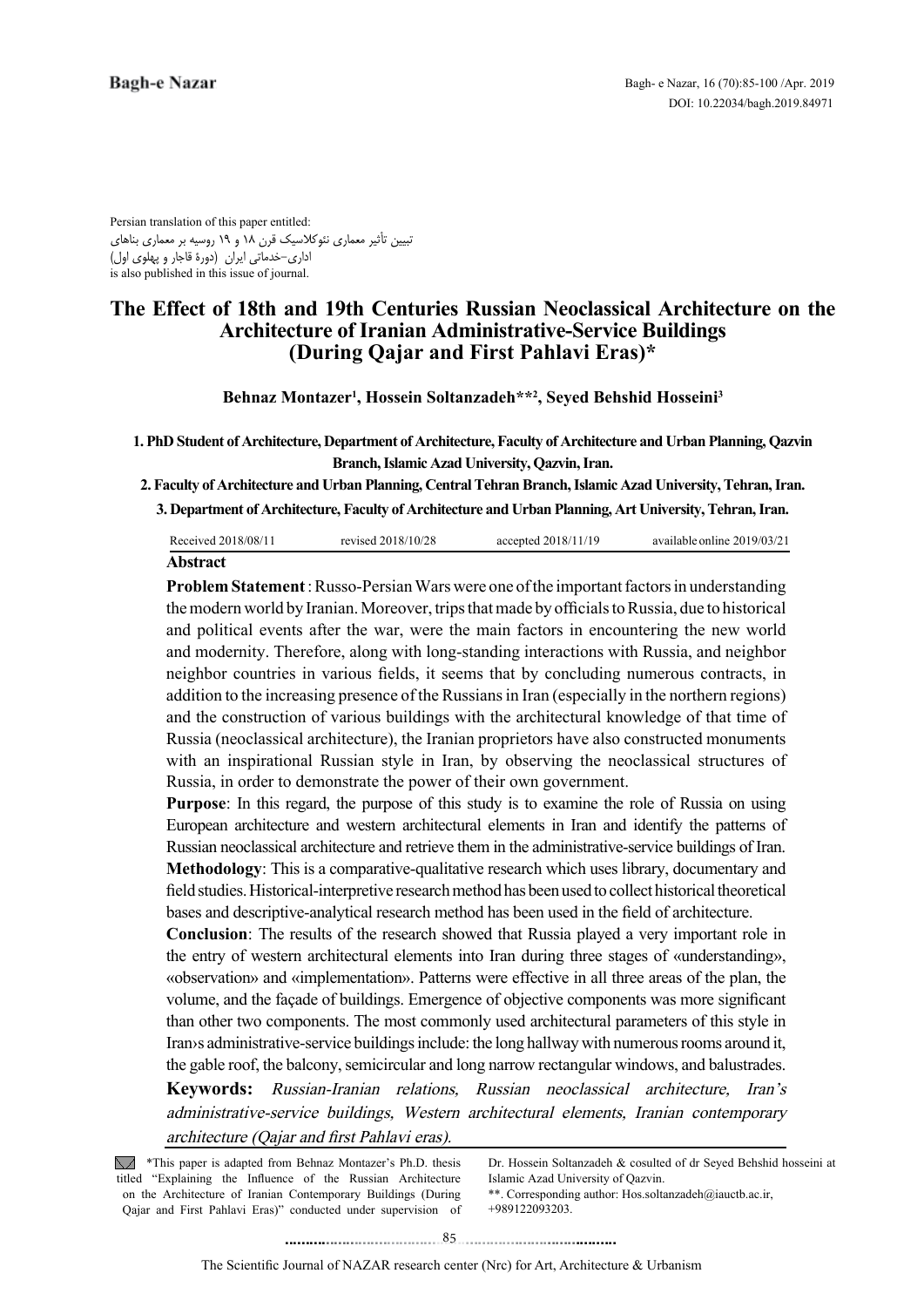## **Introduction**

The history of Iranian architecture and urban planning has undergone many changes due to the changes in the architecture and urban planning of Europe (especially Western Europe). This influence began from Qajar period and intensified during the first Pahlavi period.

On the other hand, with the passing of time and with the arrival of foreign architects and educated Iranian architects in the country, we see the development of various architectural styles from Western Europe in Iran. This architecture has been sometimes imported by architects, either through neighbor countries or through the postcard architecture by kings and travelers.

Meanwhile, the first sign of emerging the encounter of Iran with modernism thought in the Qajar period, and consequently the entry of western architectural elements, was the Russian state dominance. Russo-Persians Wars<sup>1</sup>, and infamous Gulistan and Turkmenchay treaties, the effects of the Iranian delegation's visit to Russia to apologize for the assassination of Alexander Griboyedov, and finally, Naser al-Din Shah's trips to Russia are the key factors in this process.

In view of the fact that the proprietors (Russian tsars and Iranian kings) were among those who tried to display the power of the state through the monuments built in their state, which the reflection of this notion is clearly evident in the neoclassical structures of the 18th and 19th centuries of Russia (Saint Petersburg). On the other hand, because of the standing interactions in different fields, it seems that neighborhoods of the two countries and the longthe Iranian kings, especially Naser al-Din Shah in the Qajar era, constructed some buildings by imitating a common architectural style in Russia (neoclassical architecture of St. Petersburg) because of their willingness to display their power. Therefore, the purpose of this study was to investigate the role of Russia on introduction of European architecture and architectural western elements on Iran, and the identification of Russian neoclassical architecture

service buildings of Iran (in other words, the possiblepatterns and retrieval of patterns in administrativeeffects of the above-mentioned cases on the style of construction of administrative-service buildings). Because these buildings had new functions in that era, they were very in displaying the effects of various changes, and political, military, and social events in the form of physical elements.

As a result, understanding how Russia influences Iran and the changes made based on their ideas and their architectural methods in Iran, are the goals of this research. To answer these questions whether the events that took place during the wars of Iran and Russia and beyond influenced the structural and spatial changes in the architecture of the administrative-service buildings of Iran? What is the nature, structure, and style of the architecture inspired service buildings in Iran are visible? Therefore, by Russian architecture? In which administrativethe study and analysis of styles and buildings will be considered in order to identify the patterns and influences that have changed the contemporary Iranian architecture. In this regard, the patterns that have an impact on Iranian architecture through Russian neoclassical architecture were identified.

### **Background research**

Several studies have been done on three major dimensions of the research that the most important of these are as follows.

As seen, so far, numerous studies have been carried out on the three fields mentioned; in some of them, only the influence of Russia on Iranian architecture, especially on the residential buildings of the northern regions, has been referred briefly and no study has yet been done which specifically considers the role of Russia influence on the architecture of Iran and the introduction of the western architecture elements and transitional style.

### **Methodology Research**

This research is applied in terms of purpose and uses a qualitative approach. It is conducted in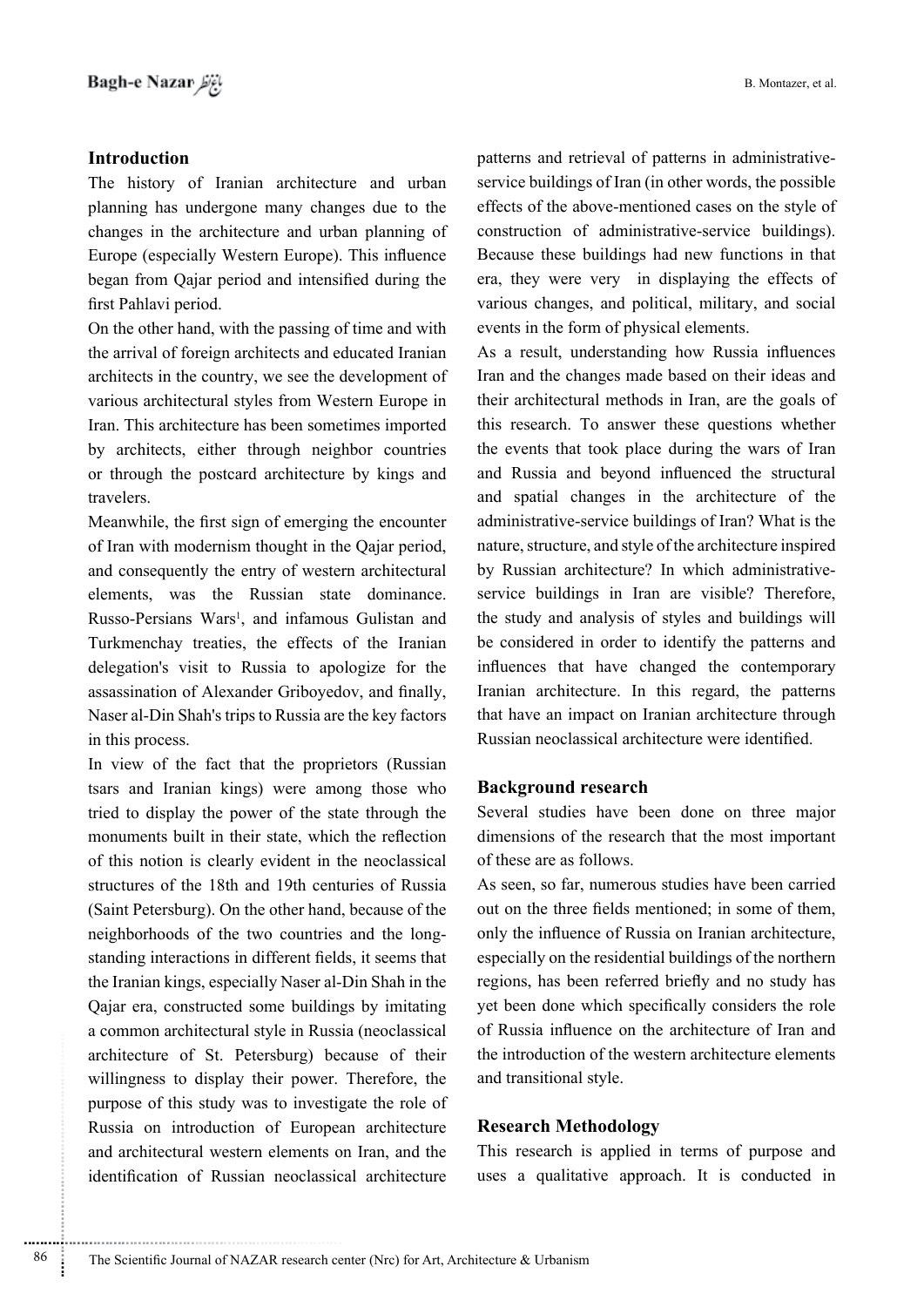Table 1. Research Background of topic. Source: authors.

| <b>Description</b>                                                                                                                                                                                                                      | <b>Title</b>                                                                                                          | Year | <b>Name</b>                       |              | Field                                |
|-----------------------------------------------------------------------------------------------------------------------------------------------------------------------------------------------------------------------------------------|-----------------------------------------------------------------------------------------------------------------------|------|-----------------------------------|--------------|--------------------------------------|
| The study of Iran-Russia relations in the two historical periods<br>from 297 to 570 AH and 879 to 1159 AH.                                                                                                                              | History of Russian and<br><b>Iranian Relations</b>                                                                    | 2005 | Jamalzadeh                        |              |                                      |
| The study of foreign relations between Iran and Russia in the<br>first half of the nineteenth century.                                                                                                                                  | History of Political Rela-<br>tions Between Iran and<br>Russia in the First Half of<br>the 19th Century               | 1958 | Tajbakhsh                         | <b>Books</b> |                                      |
| Gathering documents related to the relationships between the<br>two countries from among 177 documents of the National Doc-<br>umentation Center of Iran and the Ministry of Foreign Docu-<br>mentation Center.                         | Documents of Iran-Russia<br>Relations from Naser al-<br>Din Shah Periods to Qajar<br>Falls                            | 2001 | Qaziha                            | Documents    | Iran - Russia Relations              |
| The translation of 121 Russian documents held in Russian ar-<br>chives about relations between Iran and Russia from the Safavid<br>to Qajar era.                                                                                        | Documents of Iran-Russia<br>Relations from Safavid to<br>Qajar                                                        | 2008 | Mosalmani-<br>yan Qobadi-<br>yani |              |                                      |
| Paying attention to the history of Abbas Mirza's life and travel<br>descriptions, accidents by the delegation of the Qajar court - to<br>apologize for the murder of Griboyedov and political negotia-<br>tions to St. Petersburg       | Khosrow<br>Mirza<br>Trav-<br>elogue to Petersburg and<br>the History of Abbas Mir-<br>za Nayeb al-Saltaneh's<br>Life. | 1970 | Afshar and<br>Mostowfi<br>Ansari  | Traveloguez  |                                      |
| Providing a brief overview of the traditional architecture and Iranian Architecture in the<br>a more detailed description of the Pahlavi era's architecture<br>at three levels of government architecture, wealthy and unem-<br>ployed. | Pahlavi Era                                                                                                           | 1956 | Rajabi                            |              |                                      |
| Studying the history of the arrival and expanding of the manifes- History of New Civiliza-<br>tations of the new European civilization to Iran from the time of tion Institutions in Iran<br>Agh Qoyunlu.                               |                                                                                                                       | 1991 | Mahboubi<br>Ardakani              |              |                                      |
| The study of the transformation of thoughts, the emergence and Architecture of the First<br>formation of architecture, in the first half of the Pahlavi period<br>by images and documents.                                              | Pahlavi Period<br>$(1920 -$<br>1941) Architecture<br>- of<br>the First Pahlavi Period<br>$(1920-1941)$                | 2014 | Kiani                             | <b>Books</b> | Iranian Contemporary Architecture    |
| The study of the architecture of the Qajar period, Pahlavi I, II,<br>and after the Islamic Revolution, along with the historical-social chitecture<br>events associated with new ideas.                                                 | Iranian Contemporary Ar-                                                                                              | 2015 | Bani Masoud                       |              |                                      |
|                                                                                                                                                                                                                                         | Architecture of the 19th<br>Century and the Turn of<br>the Century                                                    | 2007 | Gyetvai-<br>Balogh                |              |                                      |
| Description of Architects and architecture of Saint-Petersburg<br>and Buildings built in the style of Russian neoclassical archi-<br>tecture.                                                                                           | Russian Architecture of<br>the Nineteenth Century                                                                     | 2017 | Shvidkovsky                       | Articles     | Russian Neoclassical<br>Architecture |

two different steps by interpretative-historical research method on historical subjects (which also unconsciously affecting architectural issues), and the descriptive-analytical research methodology on the subject of architecture and, ultimately, it is

done in a comparative way. In order to explain the influence of the neoclassical architecture of Russia on the architecture of Iranian administrative-services buildings in Iran during the Qajar and the first Pahlavi era. Therefore, in the first step, reliable documents,

Î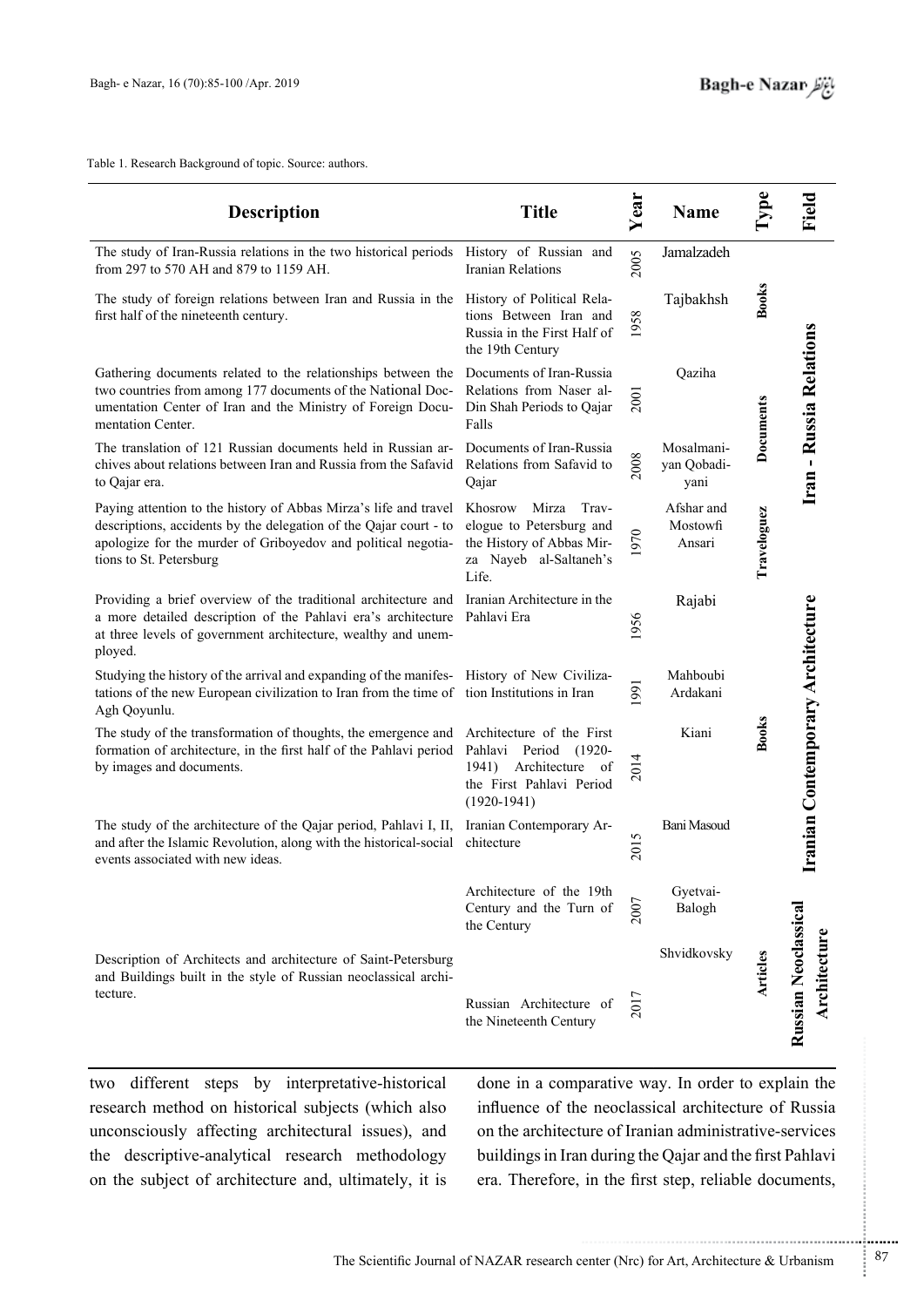including books, travel documents and historical documents such as contracts have been used in order to extract data and classify information. Due to library and field studies of neoclassical buildings of Russia and Iran, collect theoretical fundamentals of research in historical and architectural dimensions. In the second step, after extracting the patterns and parameters of Russian neoclassical architecture from the first statistical society (evaluating the 5 neoclassical structures of St. Petersburg as the basis for style recognition and pattern extraction), through content analysis, the effect of the research independent variable, that is, the Russian neoclassical architecture on the depending variable that is the architecture of Iran's administrative-service buildings, it will be dealt with. For this purpose, following the study of the impact and retrieval of patterns in the administrative-service buildings, and existing resources in the context of contemporary Iranian architecture, it studied the structures which constructed by Russian architects in this style in Iran or constructed by other architects that Inspired by this style (the second statistical society consists of seven buildings). Finally, the extractive patterns were compared to each other.

### **Theoretical Foundations • Iran-Russia Relations**

Russia influence on Iran began to achieve its political, military and economic goals since the Safavid period. It became important in the period of Afshariyya and Zandieh, and during the Qajar period, it dominated Iran by winning many wars.

The main cause of the 10-year wars in late 1804 was the political position of Iran toward Russian government, which was linked to Georgia (Qozanlou,  $1983:5$ .

During war with the Russians, Iranians saw the "new" artillery and advanced weapons of the Russians," the "coherence and hierarchy of the command of the modern Russian military", the "modern medicine", the "strategy", the "Uniform" and, in general, the "army" which were in accordance with the military

principles of the world. This made them aware of these equipment and advancement (Zibakalam, 2008: 159)

Thus, a decade of war with Russia have been Renaissance progress and industrial revolution for caused more than two centuries of European post-Iran. They (Iranian) surprised in confronting the Russian military. Consequently, this period can be cited as " backwardness and recognizing the status quo".

But the worst results of the colonial expansion of Russia in Iran followed by the second period of the Russo-Persian wars (1826-1828 B.C.) and Treaty of Turkmenchay, which began with the victory and domination of the Russian government and its nationals in Iran.

Along with this contract, a commercial treaty was signed, in which many benefits were provided for the government and citizens of Russia. According to Chapter 5 of the treaty, Russian nationals were allowed to rent or own houses, warehouses and shops in any place in Iran (Etemad al-saltaneh, 1988:  $1581 - 1592$ 

The set of these contracts opened the way for more and more Russian's immigration to northern Iran, and thus many people entered the area 3, as far as the "Russian ownership of the northern states of Iran was so wide that in general, it was believed that those regions would go to the Russians" (Nouraei & Andreeva, 2009: 27). Although the influence and presence of Russia in Iran led to the irrecoverable damages that caused by war, it nevertheless acted as an initial point for understanding the new world, and finally resulted in enormous effects on Iran. Based on the available evidence, it seems that Coastal cities of the Caspian Sea are the first points of encounter between modernity and tradition. The presence of Russians necessitated the construction of different buildings that in turn led to the beginning of their involvement in more activities in different fields4 in Iran. An instance of this can be seen in the construction of Zastava buildings<sup>5</sup>.

One of the consequences of Iran's defeat by Russia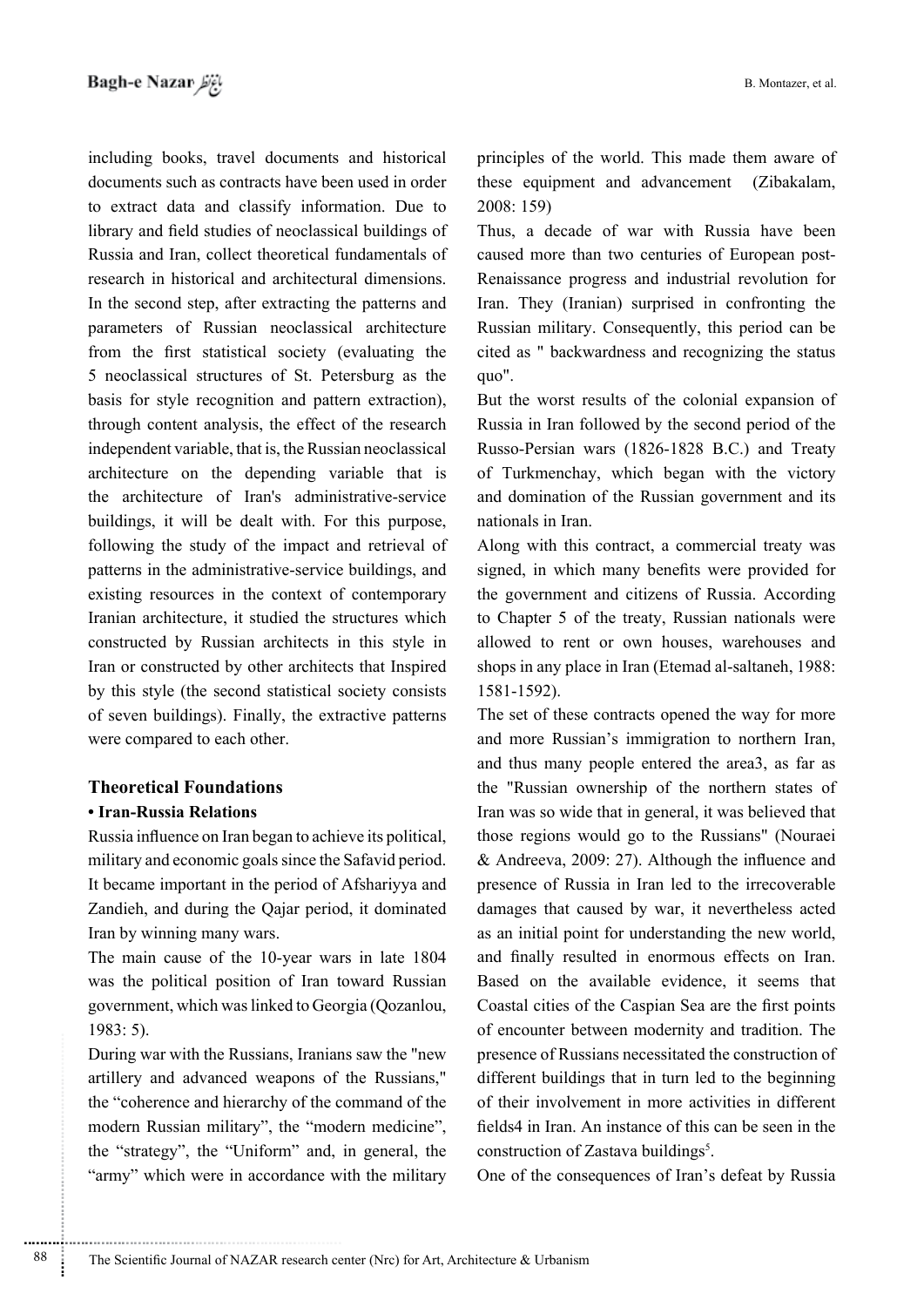was an increase in Abbas Mirza's awareness regarding Iran's conditions at that era, following the Europe, and also following their principles in various areas such as culture. The translation and publication of foreign books, such as "The History of Peter the Great: Emperor of Russia" by Voltaire or "The History of the Decline and Fall of the Roman Empire" by Edward Gibbon, and also sending students to European countries for learning various skills and professions<sup>6</sup> were among the aforementioned issues. Qaragozloo considers sending students to foreign countries by Iranians as an act inspired by the Russians, and specifically, a chapter of "The History" of Peter the Great" titled "Peter the Great sends some Russian nobles to foreign countries for learning various sciences" (Qaragozloo, 2007: 32).

After the Treaty of Turkmenchay was signed, Griboyedov was sent to Iran by Tsar Nicholas I, as the minister. Griboyedov's violent behavior led to his assassination in Tehran in 1828. Following that, Abbas Mirza decided to dispatch his son Khosrow Mirza accompanied by a high-ranking delegation -in which Amir Kabir was also a member- to Saint Petersburg for an official apology. A detailed description of the delegation's travel to Saint Petersburg is brought in Khosrow Mirza's travelogue, in which he describes the construction of numerous buildings.

He regards Russian schools as one of the major advantages of Russian cities in which various schools are built for learning sciences, painting, engineering, architecture, sculpture, etc. (Afshar  $\&$ Mostowfi Ansari, 1970: 340). Furthermore, with the idea of Iran's transformation in mind. Abbas Mirza made an effort to become aware of the Russians' new .achievements

Comparing the abovementioned travel with other foreign travels of the era, one can notice the author's carefulness about the constructed buildings in Russia, and reflecting his observations in the society in the form of a travelogue. This issue was caused by imposing the irrecoverable damages to Iran by Russia through many years of war, and consequently Iranians' awareness and consciousness of their underdevelopment and lack of awareness regarding the events occurring in the world. In general, this stage can be called the stage of "observation of modernity". Moreover, it is worth mentioning that Amir Kabir became aware of modern Russia's scientific and technical schools in the same trip; a discovery that led to the formation of the idea of constructing Iran's first modern educational institute, namely, Dar ul-Funun<sup>7</sup>.

Many years later, Naser al-Din Shah was the first Iranian king who travelled to Europe. He went to Europe three times with the help of loans from the Russian bank. In all of his travels, the first destination was Russia. In 1878, and after returning from his second journey to Europe, the idea of creating a military unit similar to Cossack regiments in Russia began to form in Naser al-Din Shah's mind after watching the march of Cossack regiments in the Russian army. To this end, Russia government dispatched several instructors to Iran for training purposes. By the next year, the Persian Cossack Brigade was formed by Colonel Mamontovich.

"The Cossack House" (or Qazaq Khaneh in Persian) was a military organization that developed in later years and changed from a brigade to a division (Mirzaei, 2017:  $17&23$ ). It was in the early  $1890s$ that the building constructed with a design by Kasakofsky, in Mashgh Square. The architectural style of the building followed Russian neoclassicism architecture. Perhaps, this building is not only considered as the first government-administrative building that borrowed European elements (regarding plan, components, façade, form, and volume), but also the first public building that followed the style of Russian neoclassicism in architecture. This stage can be considered as "entrance of Western" Architecture elements and implementation of European architecture" through Russia.

All of the abovementioned issues, alongside the deplorable conditions of the urban buildings and architecture that in turn encouraged the acceptance of imported elements, led to the formation of the idea of an idealized architecture and urban planning in

.......... ....... ........ ........... ...... ....... ........ .......... ...........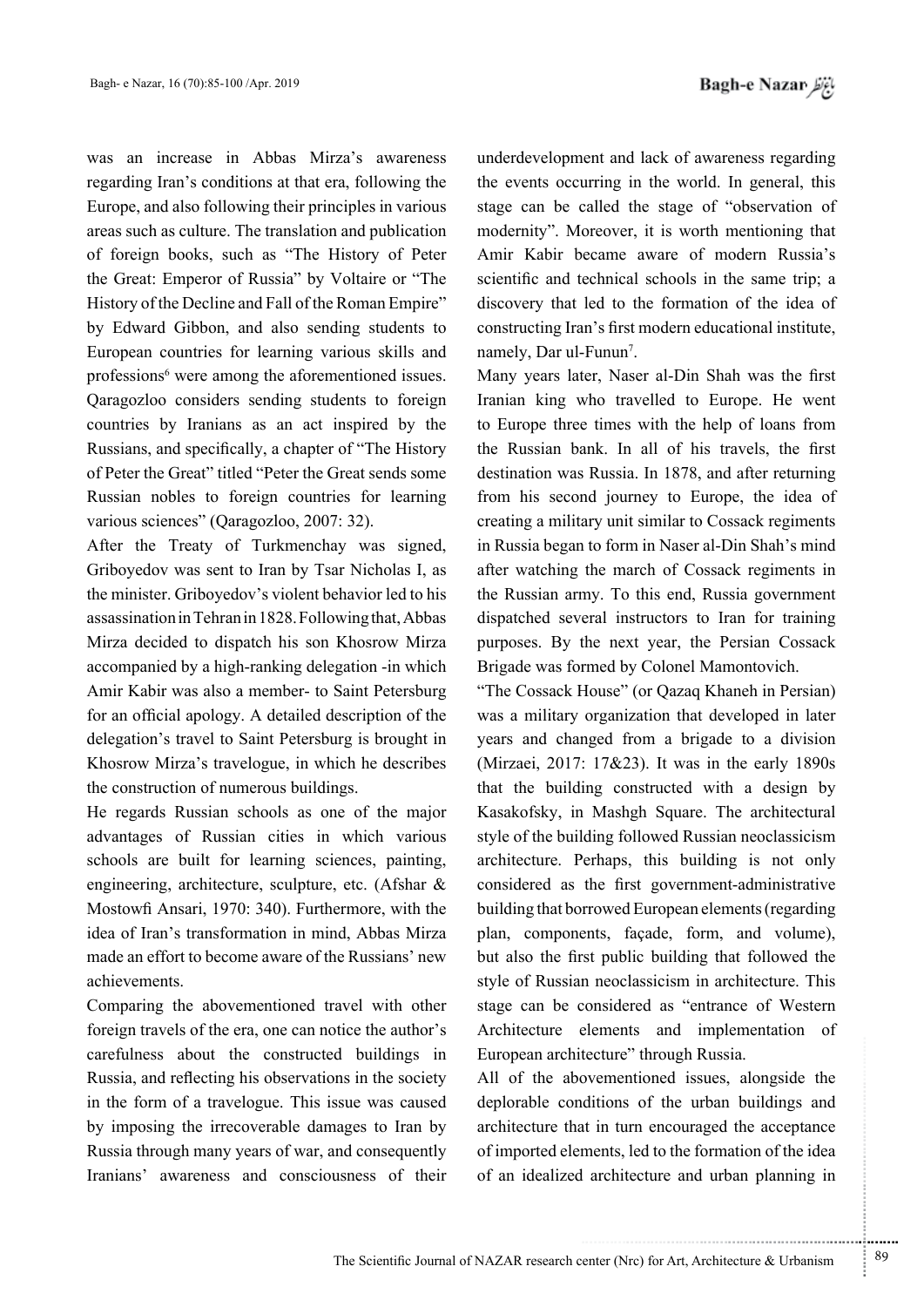the minds of the ruling party and the king; this issue finally led to some constructions.

It was in this era that Russian and Arminian architects gradually started to get involved in the construction of several buildings following the Western style (Etesam, 1995: 292-293), while Iranian architects were less engaged in these types of constructions (Pakdaman, 1994: 54). Due to relationships with the West and also the temporal orientations of architecture, this era was easily influenced by European architecture, and its elements arrived in Iran through Russia, Caucasus, and Turkey in the north, and also the Persian Gulf and Bushehr in the south. In this era, government buildings and aristocratic constructions were combined with Western and Russian architecture (Moghtader, 1993: 262). Fig. 1 shows a summary of the abovementioned process.

## **Russian Neoclassical Architecture** (St. Petersburg Architecture)

Before Peter the Great, Russia was a semi-European country with little development and power. That is why, by the end of the Safavid period, Russia's dominant relations with Iran were commercial, but with the rise of the Peter to the power and its effective actions, Russia, and in particular, Saint-Petersburg, were transformed. He managed to leave a country that was far from European civilization within a short time.

The first major reform began by Peter I (1672-1725) in Saint-Petersburg<sup>9</sup>. He abandoned old structures and left the tradition behind. He made European journeys to study European cultures and technology. The Tsar brought artists and architects throughout Western Europe (Italy, France, England, and Germany, along with Russian architects). He established a new capital city called "window onto Europe", a port of entry for the influence of the West, Saint-Petersburg (Gyetvai-Balogh, 2007: 40).

The most influential person after Peter the Great was Catherine II (1762-1796). He believed in the spirit of Enlightenment, and adopted the ideas of Western philosophers. He was well aware that a modern state needed a new architecture, and this opened the way for a change in the style of architecture from Baroque and Rococo to neoclassicism, the same as Peter's utopia (ibid: 40). Thus, the Russian neoclassical architecture was notably observed in Saint-Petersburg in the 1760-1830s, most buildings of which were erected in the 18th and 19th centuries. Thus, the architecture of the Russian neoclassical architecture is also called St. Petersburg architecture.

This style was inspired by eighteenth-century neo-Palladian principles of Italy and also architectural ideas developed in France since the 1780s, especially the utopian schemes produced for the Rome Prizes of the Paris École des Beaux-Arts (Shvidkovsky, 1996) which were generally used to express the power of the roval state.



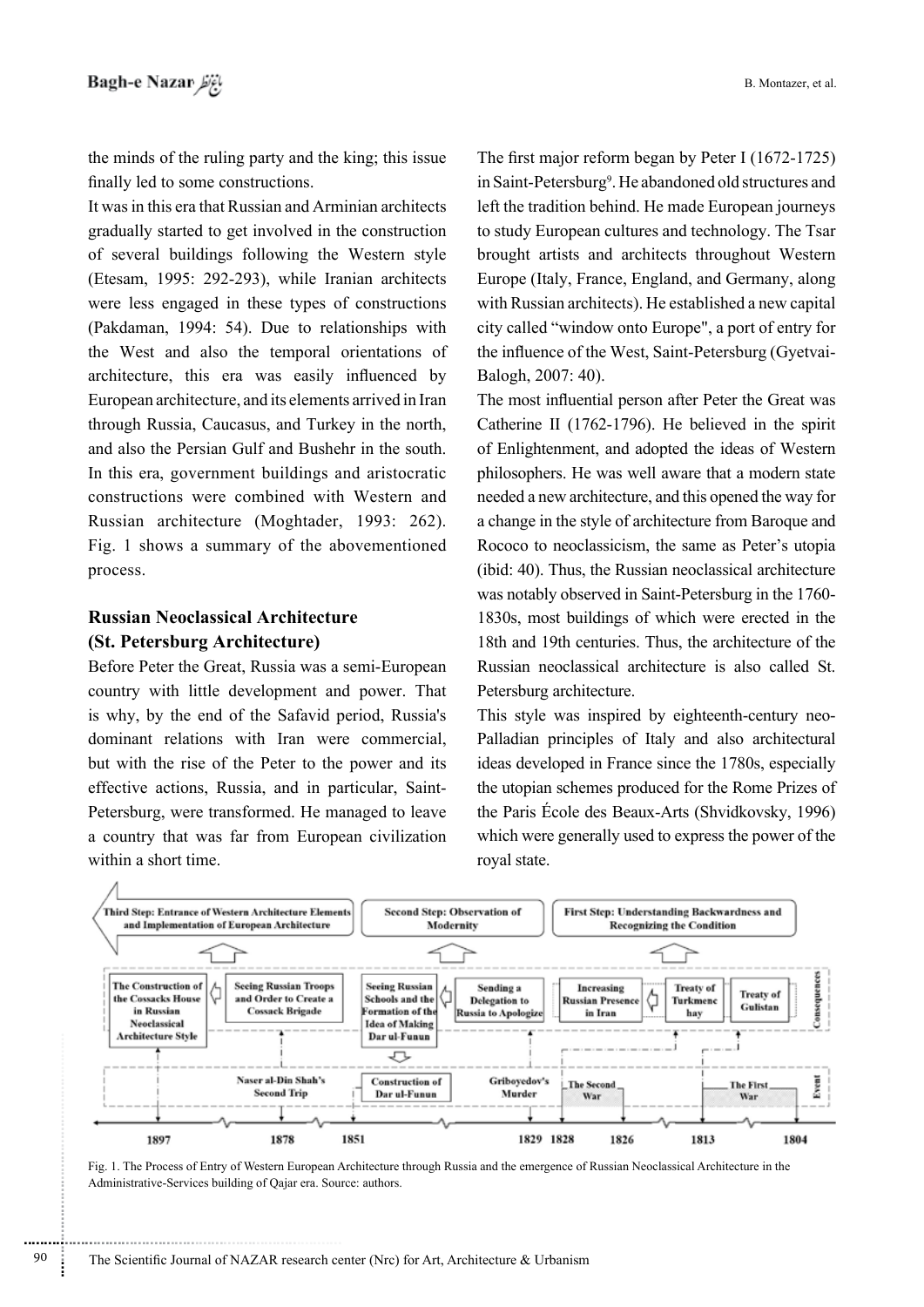In the first years of the new century, French neoclassicism dominated architecture in St Petersburg. The architectural tradition of the French Enlightenment, which was stopped in France by the Revolution, continued unabated in Alexandrine St. Petersburg. As a result, the neoclassical experiments that only exist on paper in France, were realized in Russia (Shvidkovsky, 2017: 3). The Memoirs of Filip Vigel convey the exciting architectural developments in early nineteenth-century St. Petersburg, and identify its principal actors:

When the Persian ambassador was asked whether he liked St. Petersburg, he said, once built, this city would be...miraculous...with the simultaneous construction of the Horse Guards' Riding School, clad, the rapidly rising Kazan Cathedral with its magnificent barracks all over the city, the huge columncolonnades...and three-and four-story dwelling-houses springing up on every street not merely by the day but by the hour...The four most famous architects of the time were Zakharov, Voronikhin, the Italian Quarenghi and the Frenchman Thomon (Vigel, 1928: 125).

Table 2 examines the characteristics of the buildings of these four famous Russian neoclassical architects, along with the first Russian famous neoclassical building in St. Petersburg, to extract patterns used in their architecture

| <b>Properties</b>                                                                                                                                                                                                                                                                                                                                                                                                                                          | Image                           | <b>Nation</b>                                                    | <b>Architect</b>                                                                                         | Year        | <b>Building</b>                                                                                 |
|------------------------------------------------------------------------------------------------------------------------------------------------------------------------------------------------------------------------------------------------------------------------------------------------------------------------------------------------------------------------------------------------------------------------------------------------------------|---------------------------------|------------------------------------------------------------------|----------------------------------------------------------------------------------------------------------|-------------|-------------------------------------------------------------------------------------------------|
| Plan: rectangular, symmetrical with protrusions in three parts of<br>the façade, semicircular and long narrow rectangular windows,<br>symmetrical volume and façade, columned balcony, pillars,<br>balustrade, gable roof, connected wooden structure in the façade,<br>pediment, long hallway with numerous rooms, dividing the<br>façade into vertical sections despite the stretch of volume, and<br>emphasizing the horizontal lines, single building. |                                 | French<br>Russian                                                | Jean-Bap-<br>tiste Vallin<br>de la Mothe<br>$(1729 - 1800)$<br>Alexander<br>Kokorinov<br>$(1726 - 1772)$ | 1764 - 1788 | <b>Imperial</b><br><b>Academy</b> of<br><b>Arts</b>                                             |
| Plan: symmetrical, intersectional Latin-shaped building,<br>semicircular frame and long narrow rectangular windows,<br>columned balcony, pillars, balustrade, 96 Corinthian columns in<br>two double rows in the shape of two arched arms, pedimenbt,<br>single building, symmetrical volume and façade.                                                                                                                                                   | <b><i><u>LABURINTEE</u></i></b> | Russian<br>(Educated<br>in Russia,<br>France &<br>Italy)         | Andrey<br>Voronikhin<br>$(1759-1814)$                                                                    | 1801 - 1811 | Kazan Ca-<br>thedral                                                                            |
| Plan: symmetrical U form with protrusions façade, Arc of<br>Triumph in the main entrance, semicircular and long narrow<br>rectangular windows, symmetrical volume and façade, columned<br>balcony with long columns, pillars, balustrade, gable roof, long<br>hallway with numerous rooms, dividing the façade into vertical<br>sections despite the stretch of volume, single building.                                                                   |                                 | Russian<br>(Educated<br>in Paris)                                | Andreyan<br>Zakharov<br>$(1761 - 1811)$                                                                  | 1806 - 1823 | <b>Admiralty</b>                                                                                |
| Plan: rectangular, symmetrical, semicircular frame and long<br>narrow rectangular windows, symmetrical volume and façade,<br>Tuscan short columns, gable roof, connected wooden structure<br>in the façade, long, dividing the façade into vertical sections<br>despite the stretch of volume, and emphasizing the horizontal<br>lines, single building, Portico with a row of columns.                                                                    |                                 | French<br>(Educated<br>in Rome &<br>Paris)<br>Court<br>Architect | Jean-Fran-<br>çois Thomas<br>de Thomon<br>$(1760 - 1813)$                                                | 805-1811    | Old St<br>Peters-<br>burg Stock<br><b>Exchange</b><br>and Rostral<br><b>Columns</b><br>(Bourse) |
| Plan: rectangular, symmetrical, semicircular and long narrow<br>rectangular windows, symmetrical volume and façade, gable<br>roof, connected wooden structure in the façade, pediment, di-<br>viding the façade into vertical sections despite the stretch of<br>volume, and emphasizing the horizontal lines, single building,<br>Portico with a row of Doric columns.                                                                                    |                                 | Italian                                                          | Giacomo<br>Quarenghi<br>$(1817-1744)$                                                                    | 1804 - 1807 | <b>Horse</b><br><b>Guards</b><br>Riding<br><b>School</b>                                        |

...........................................................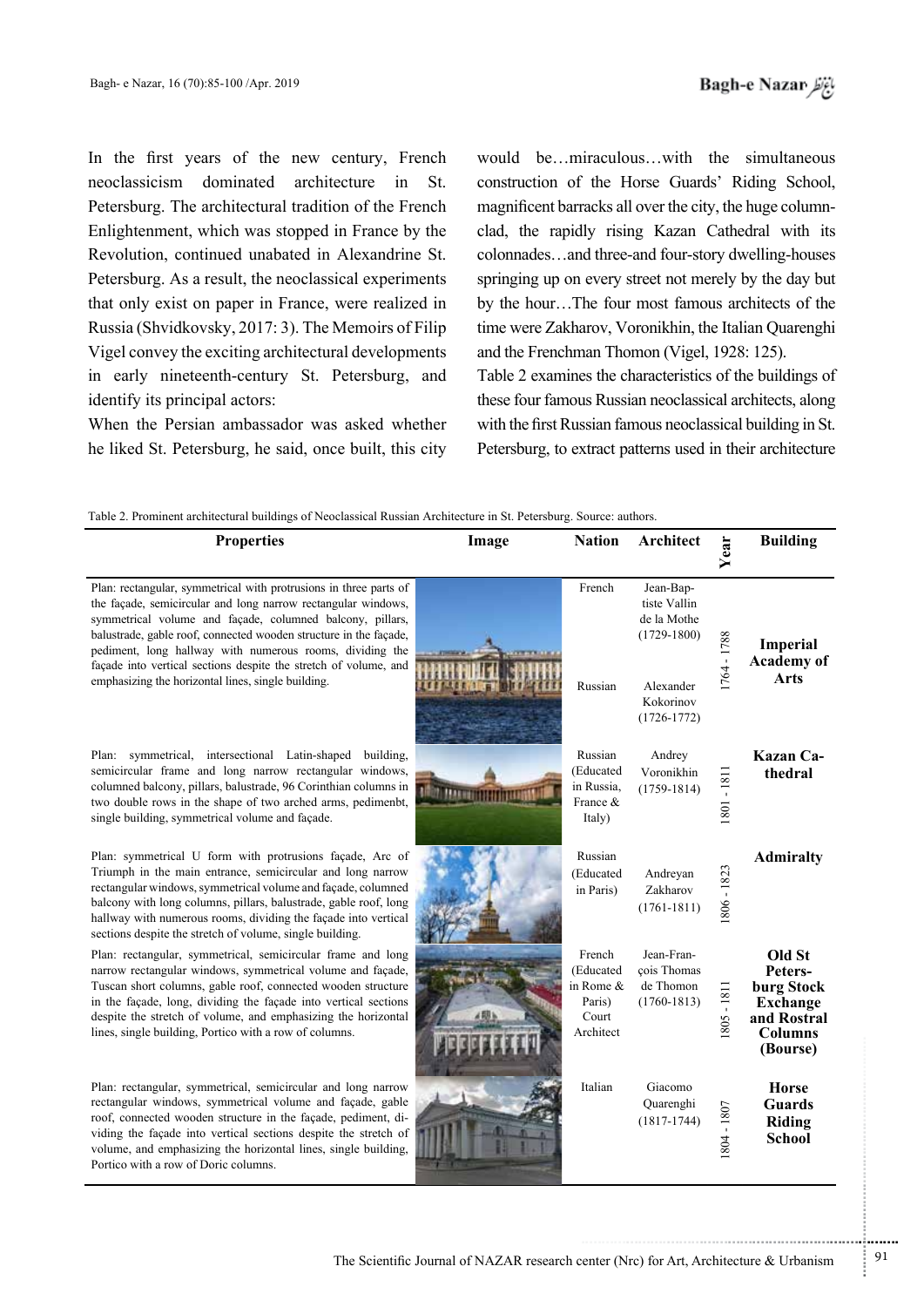(physical, objective, and functional parameters) $10$ .

Based on the above table, and studying the parameters used (although most of the city's buildings are constructed by using this style, and the general view of the city is similar<sup> $11$ </sup>) the models and parameters of Russian neoclassical architecture can be expressed by using the classification presented in diagram 2. Furthermore, other general characteristics such as extroversion and frequent use of windows are not included in this classification due to their generality. The following diagram shows the Western architectural elements of Europe that according to events and actions, found their way into Iranian architecture under the general title of Russian neoclassical architecture. These elements are categorized into three areas; functional (including the plan and spatial relations), physical (including form and volume), and objective (including the façade and ornaments).

In accordance with the above table, and considering the parameters used (although the city's most buildings were built by using this style and its general view is the same), the patterns and parameters of Russian neoclassical architecture can be expressed according to the classification presented in Fig. 2. Other general features, such as extroversion and the use of multiple openings, were not generic. The following diagram shows the elements of the Western European architecture, which has been influenced and developed by the neoclassical architecture of Russia according to the events described before, in three dimensions: functional (including plan and spatial relations) the physical (including form and volume) and the objective (including facade and decorative).

### **Data analysis and findings**

The study of the available resources in contemporary service buildings in the Oajar and Pahlavi era<sup>12</sup>, which Iranian architecture revealed seven administrativehave a neoclassical Russian style of architecture. Of course, according to studies, it seems that other administrative-service buildings have been designed with a style that they are unfortunately destroyed or there is not enough information about them in resources. For example, it is possible to mention the construction of the Gilan Barracks, which seems to have been constructed for the Gilan Russian



Fig. 2. Russian Neoclassical Architecture Patterns. Source: authors.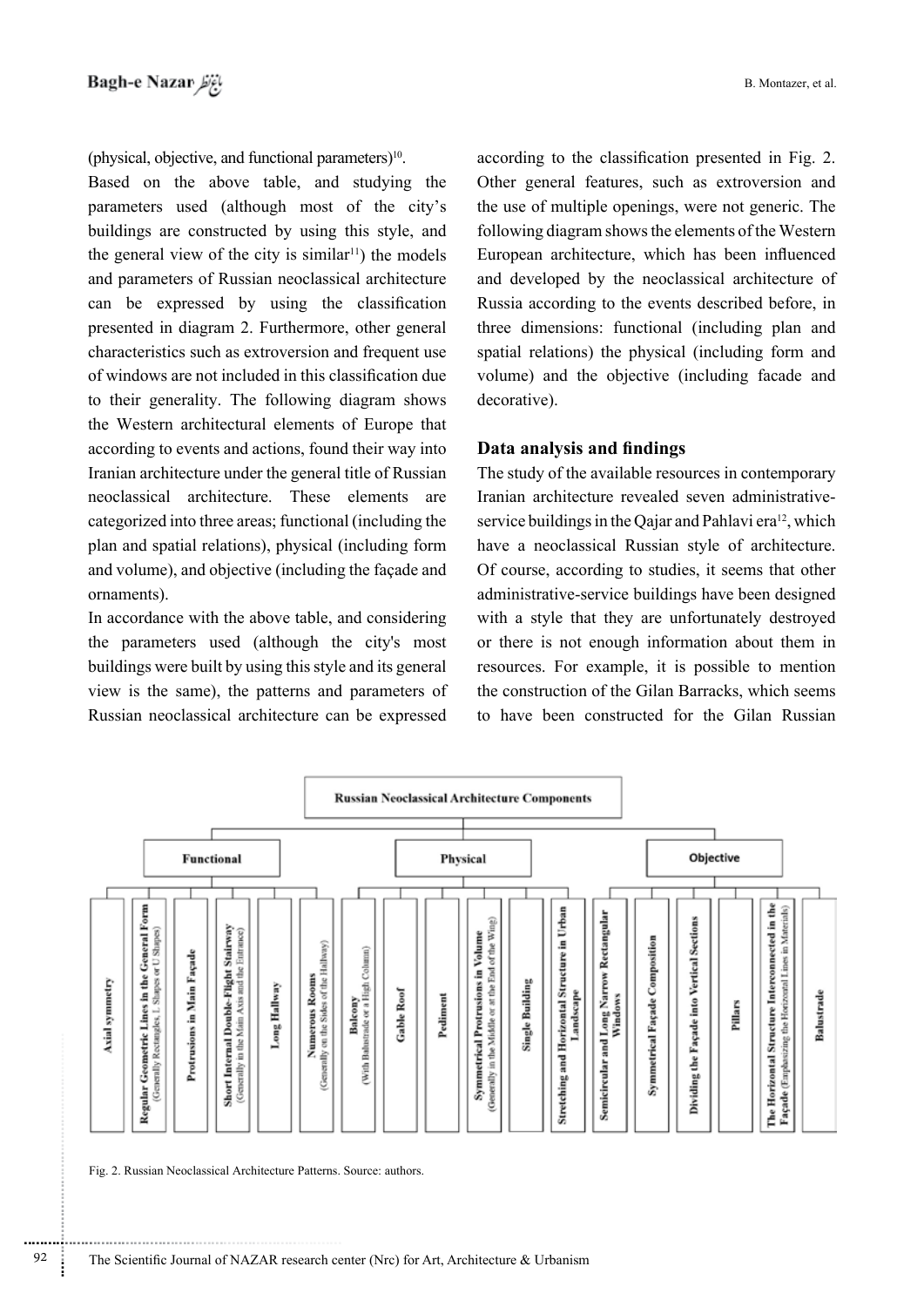Cossack. The only documentary information around this building is the old image (Fig. 3), in which the features of the Russian neoclassical architecture can be seen in spite of the almost weak quality of the image and the distance from the building.

Buildings constructed in the style of Russian neoclassicism in Iran are mostly located in the northern regions, specially Rasht  $(5$  constructions $)$  as the connecting bridge and the main gate through which Europe influenced Iran – due to the Russians' long-term stay in those regions. Moreover, two buildings are also constructed in Tehran. They are introduced in table 3. Among the buildings, the Cossacks House belongs to Qajar period and the

Table 3. Introduction of Russian Neoclassical Buildings. Source: authors.

| Plan | Image | Year            | Name                                                                     |
|------|-------|-----------------|--------------------------------------------------------------------------|
|      |       | 1929            | Art and Culture<br>House of Rasht                                        |
|      |       | 1931-1933       | Post Office of Rasht                                                     |
|      |       | 1929-1935       | Iran Hotel of Rasht                                                      |
|      |       | About 1892-1897 | <b>Cossacks House</b>                                                    |
|      |       | 1934-1935       | Registry Organization<br>of Documents and<br>Landed Estate <sup>13</sup> |
|      |       | 1923-1926       | Municipality of Rasht                                                    |
| $-$  |       | 1927-1934       | Rasht National Li-<br>brary <sup>14</sup>                                |

...........................................................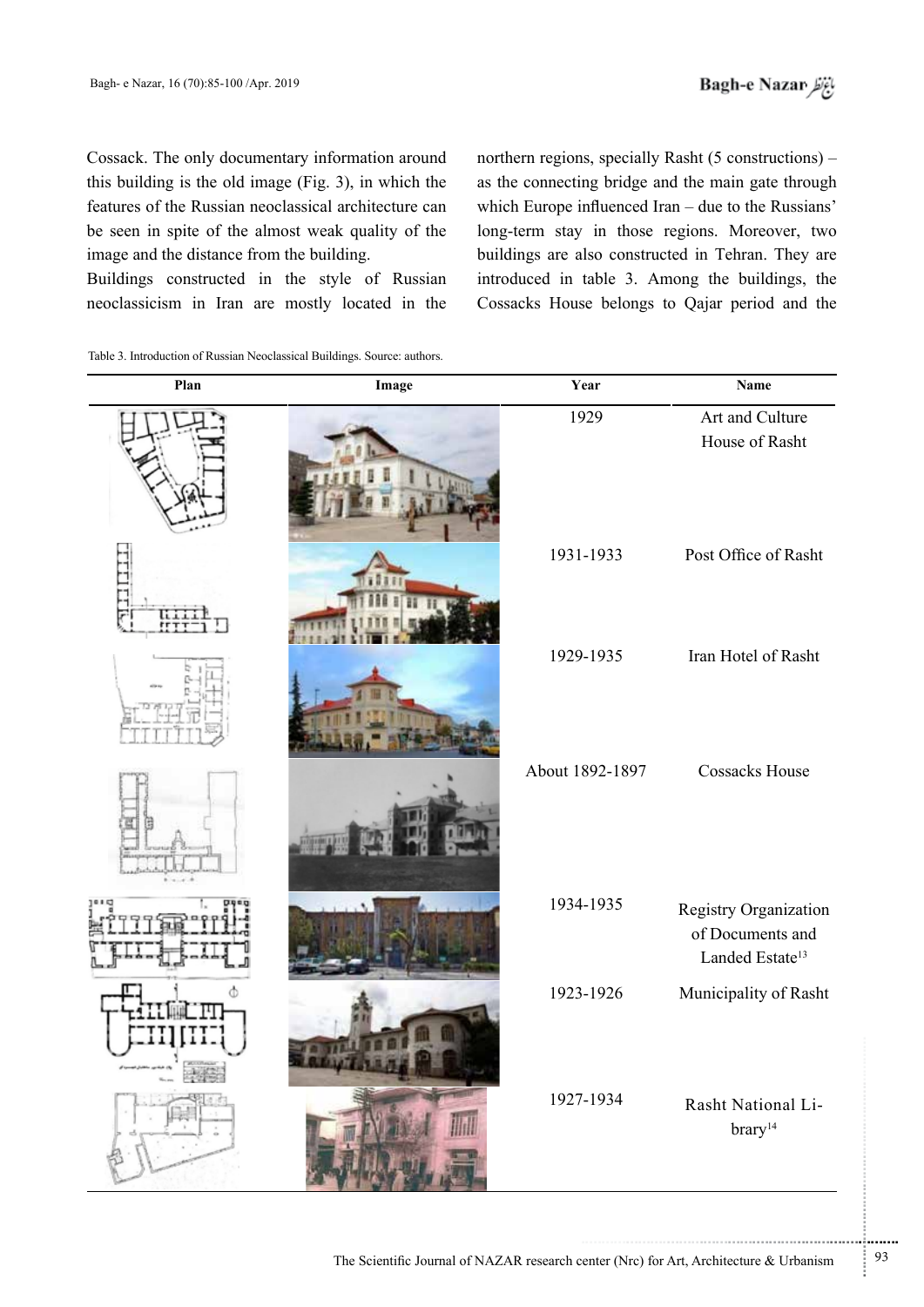

Fig. 3. Gilan Barracks. Source: Archives of the Gilan Cultural Heritage .Bureau

others belong to the first Pahlavi era.

Table 4 studies and evaluates the models and parameters of Russian neoclassical architecture in administrative-service buildings in Iran. In this table, the presence of parameters in each building is indicated by a  $+$  'sign, and their absence is indicated by a  $-$ ' sign. For example, Fig. 5 (Municipal of Rasht) shows an instance of being influenced by " horizontal connected structure of the facade" and the use of "semicircular windows" seen in Russian neoclassical buildings (Fig.  $4, 5$ ).

Based on the above table, three models, each consisting of 6 components, can be evaluated relative to each other. According to this table, regarding the effects of Russian neoclassical architecture on Iran's administrative-service buildings, the "objective" aspect related to areas such as façade and ornamentations, is the most effective one (the most frequent use of the parameters, 36 times). In this ranking, the "functional" aspect related to areas such as plan and spatial relations (with a frequency of 30 times) ranks 2nd. The "physical" aspect related to issues of form and volume ranks 3rd with the least frequency  $(28 \times \text{times})$  in using the parameters compared with the other two aspects. In addition, studying the above table, it can be realized that the models have affected all three aspects of a building. namely plan, façade, and volume.

The constant and frequently-used components of Russian neoclassical architecture in Iran's administrative-service buildings are parameters such as "regular geometric lines", "long hallways", "the appearance of numerous and similar rooms and spaces" in the functional aspect; "balcony" and "gable roof" in the physical aspect; and "a mixture" of semicircular, or long and narrow rectangular windows" and "balustrades<sup>15</sup>" in the objective aspect. Another issue worth mentioning here is the fact that considering the aspects such as plan, façade, volume, and even the materials used, none of the buildings of these eras (Qajar and First Pahlavi) in Iran, entirely correspond with the imported styles (Western and Eastern European styles), and occasionally, each one of them involve certain features of the abovementioned parameters. It should be noted that Russian neoclassical buildings are not exceptions to this rule. For instance, the "horizontal and connected



Fig. 4. The Royal Academy of Art. Photo: Behnaz Montazer. Fig. 5. Municipality of Rasht. Photo: Behnaz Montazer.

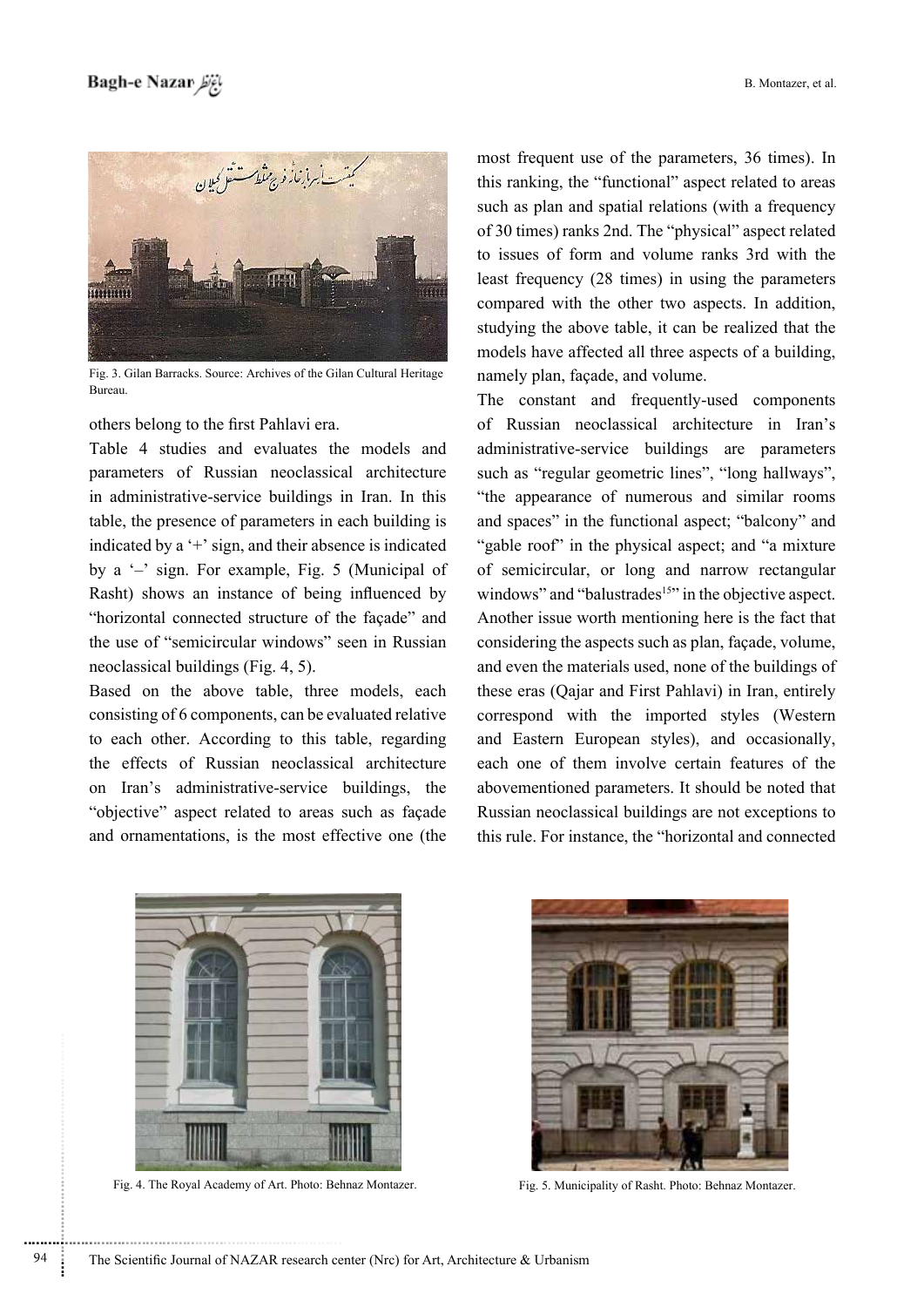|            |                                                       |           | Objective                                  |                                |                                                  |                | Physical                                |                 |                                   |              |                |                |                | Functional |              |                                       |                            |                         |                         | Parameters                                                                                      |
|------------|-------------------------------------------------------|-----------|--------------------------------------------|--------------------------------|--------------------------------------------------|----------------|-----------------------------------------|-----------------|-----------------------------------|--------------|----------------|----------------|----------------|------------|--------------|---------------------------------------|----------------------------|-------------------------|-------------------------|-------------------------------------------------------------------------------------------------|
| Balustrade | The Horizontal Structure Interconnected in the Façade | Pillars   | Dividing the Façade into Vertical Sections | Symmetrical Façade Composition | Semicircular and Long Narrow Rectangular Windows |                | Horizontal Structure in Urban Landscape | Single Building | Symmetrical Protrusions in Volume | Pediment     | Gable Roof     | Balcony        | Numerous Rooms |            | Long Hallway | Short Internal Double-Flight Stairway | Protrusions in Main Façade | Regular Geometric Lines | Axial symmetry          | <b>Building</b>                                                                                 |
|            |                                                       |           |                                            |                                | $\ddot{}$                                        |                |                                         |                 |                                   |              |                |                |                |            |              |                                       |                            |                         |                         | Cossacks<br>House                                                                               |
|            |                                                       |           |                                            |                                |                                                  |                |                                         |                 |                                   |              |                |                |                |            |              |                                       |                            |                         |                         | Registry<br>Organization<br>of<br>Documents<br>and Landed<br>Estate<br>Municipality<br>of Rasht |
|            |                                                       |           |                                            |                                |                                                  |                |                                         |                 |                                   |              |                |                |                |            |              |                                       |                            | $\ddot{}$               |                         | Post Office of<br>Rasht                                                                         |
| $^{+}$     | $^{+}$                                                | $\ddot{}$ |                                            |                                | $\overline{+}$                                   |                | $\ddot{}$                               |                 |                                   |              |                |                |                |            |              |                                       |                            |                         |                         | Iran Hotel of<br>Rasht                                                                          |
| $^{+}$     |                                                       | $^{+}$    | $\ddot{}$                                  | $+$                            | $\ddot{}$                                        |                | $\ddot{}$                               | $\ddot{}$       |                                   |              |                | $+$            |                |            | $\ddot{}$    |                                       |                            |                         |                         | Art and<br>Culture<br>House of<br>Rasht                                                         |
|            |                                                       |           |                                            |                                |                                                  |                |                                         |                 |                                   |              |                |                |                |            |              |                                       |                            | $\ddot{}$               | $+$                     | Rasht<br>National<br>Library                                                                    |
| 7          | 4                                                     | 6         | 6                                          | 6                              |                                                  | $\overline{7}$ | $\sqrt{6}$                              | $\overline{3}$  | $\overline{4}$                    | $\mathbf{1}$ | $\overline{7}$ | $\overline{7}$ | 6              |            | $\sqrt{6}$   | 5                                     | 4                          | 6                       | $\overline{\mathbf{3}}$ | Collect each<br>parameters                                                                      |
|            |                                                       |           | 36                                         |                                |                                                  |                |                                         |                 |                                   | 28           |                |                |                |            |              | 30                                    |                            |                         |                         | Collect each<br>template                                                                        |

Table 4. Assessment of Russian Neoclassical Buildings of Iran. Source: authors.

...........................................................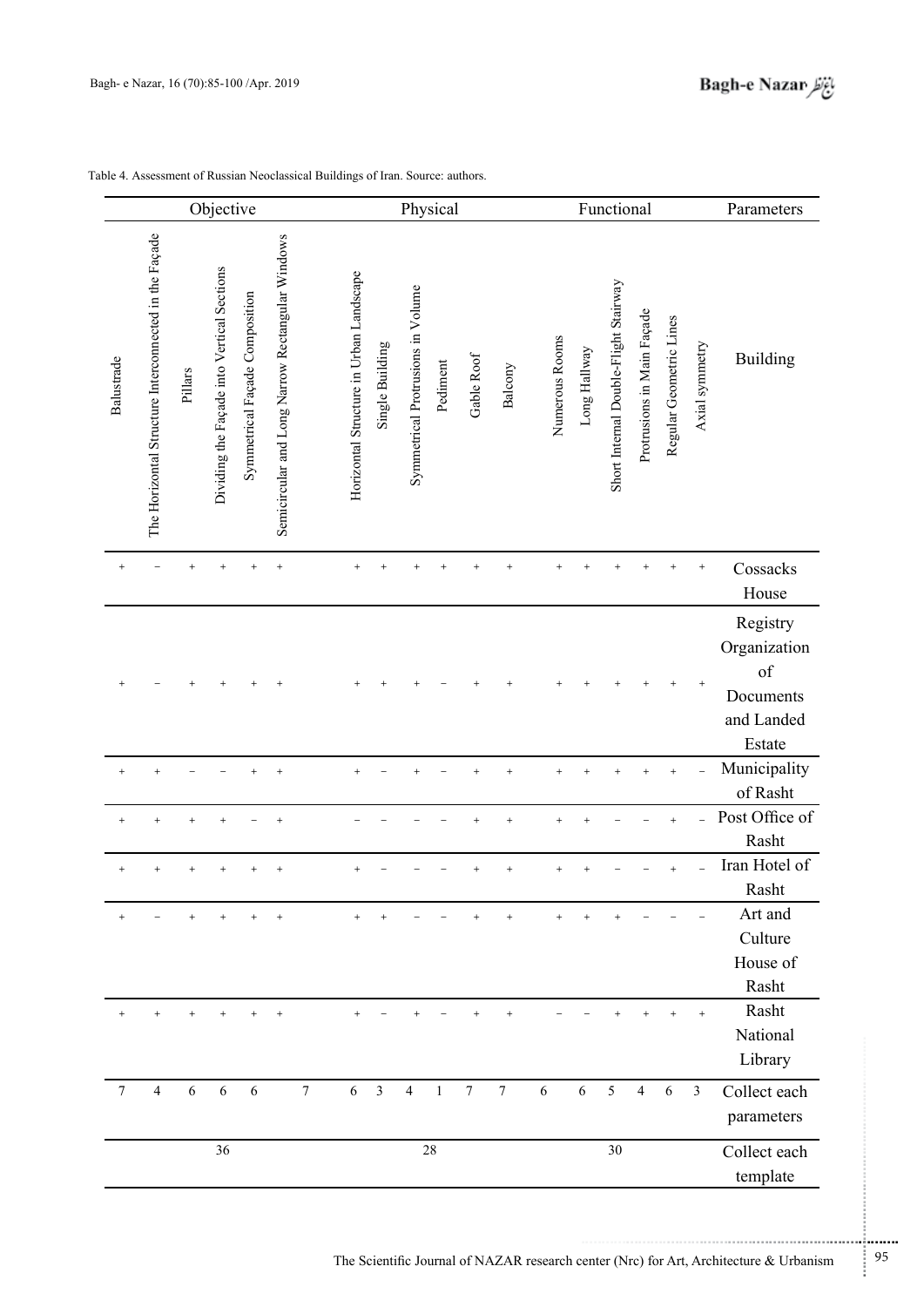structure of the façade" can be observed in most of Saint Petersburg's neoclassical buildings: while this parameter is absent in Saint Petersburg's largest neoclassical building (the Admiralty building), the architectural parameter of which is similar to that of the Cossacks House. Another instance of this can be seen in Registry Organization of Documents and Landed Estate that involves a mixture of Russian Islamic Iran. This means a fusion of Iranian and neoclassicism and the architectural style of pre-Russian styles of architecture (combining certain features of each style) that can be linked to the high speed of constructing buildings and also their multiplicity during First Pahlavi era.

In addition to the abovementioned items, one can point to other significant elements and features in the Russian neoclassical architecture of Iran such as "symmetrical and regular protrusions in the surface" of the façade", "pillars", "vertical but symmetrical composition of the façade", "horizontal structure of urban landscape", and finally, "a short internal double-flight stairway (generally in the main axis and entrance)".

Pediments can only be seen in the Qajar building, the Cossacks House, and balustrades are seen in the service buildings of Iran. It is worth noting that balconies of all of the neoclassical administrativedecorative balustrades under the windows can only be observed in administrative-service buildings in Tehran, namely, the Cossacks House, and also Registry Organization of Documents and Estate.

On the other hand, according to Fig. 6, among the seven studied administrative-service buildings, the Cossacks House building is the construction most affected by Russian neoclassical style of architecture (using the parameters with 16 points), while Rasht's post office building is less influenced (10 points). Furthermore, it seems that more attention is devoted to the objective aspect of Rasht's buildings, while the functional aspect of Tehran's buildings is more highlighted.

### **Conclusion**

The contemporary history of Iran, which shows a dynamic and influential movement on contemporary Iranian architecture and urban planning, has been influenced by the ups and downs of historical



Fig. 6. The rate of using Russian neoclassical patterns in Iranian administrative-services buildings. Source: authors.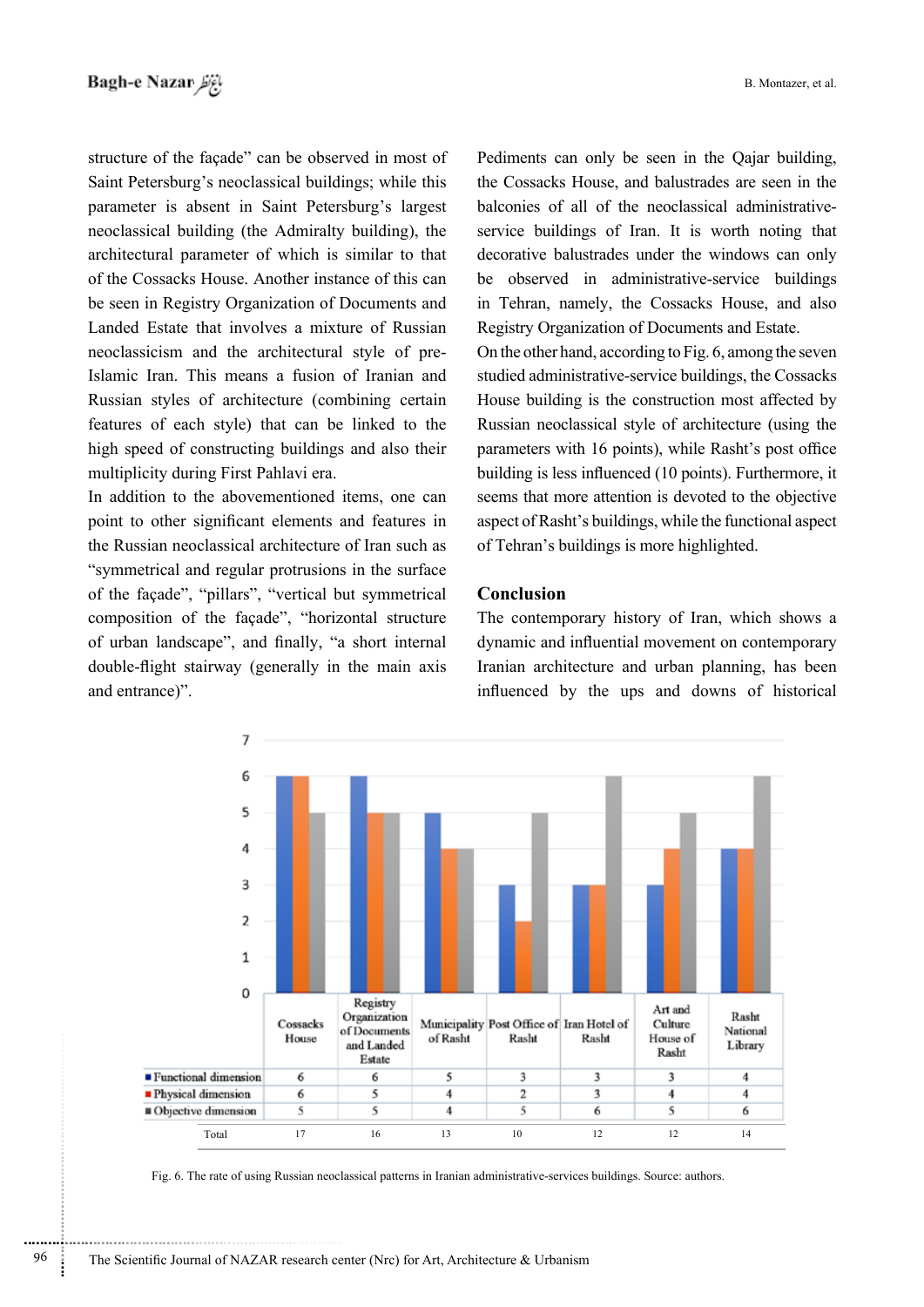currents on the physical, functional and objective changes of architecture. The origins of the changes brought about by the arrival of new ideas to Iran can be found in three stages of history. The first stage is the perception of the backwardness and encounter of the modern world, which began with the numerous defeats of Iran in the wars of Iran and Russia. The second stage is the observation of modernity, which was formed according to the observations of Iranians visit to Russia and the observation of the monuments of Saint-Petersburg. and the establishment of the third stage, namely the implementation of architectural designs and styles in the western world of that time, and in particular of Russia (neoclassical architecture). was the second travel of Naser al-Din Shah to Russia (during his European travels).

As shown in Fig. 7, which is the result of matching two events in Iran and the main architectural styles in St. Petersburg, the arrival time of the Iranian delegation to Russia, coinciding with the late neoclassical period and the construction of neoclassical structures in Saint Petersburg which indicates a significant difference between the entrance of Western ideas to Iran and the introduction of these ideas into Russia. In other words, approximately 140 years after the advent of the first neoclassical signs in Russia, this pattern came from the Russians (to Iran), and displayed itself in the building of the Cossacks House, the first office building with Western elements and Russian neoclassical architecture style.

service buildings have been found in Iran with the characteristics of Russian neoclassical architecture. which has been further enhanced by the extensive presence of Russians in northern Iran. The Russian neoclassical architecture used in these buildings can be classified into three dimensions, physical, functional and objective with 6 sub-criteria for each one (Fig. 8). Patterns, in all three dimensions that are the plan, the volume and the facade of the administrative-service buildings have influenced. According to the results of Table 4, the objective dimensional patterns, Relative to the other two components, seem to be most commonly used in Iranian-made structures.

Parameters such as regular geometric lines in the plan with long hallways, the existence of numerous spaces and similar rooms, the gable roof, the balcony with balustrade, the vertical division of the facade by the pillars with symmetrical protrusions, the horizontal structure in the urban context, and finally the use of windows with the arched, semi-circular and narrow and long rectangular shaped, have been repeated in the public buildings with a steady presence. Of course, parameters such as the presence of short double-flight stairways (generally in the main axis and entrance), symmetrical protrusions, decorative balustrades under windows, and emphasis on horizontal lines in the facade are also parameters of Russian neoclassical administrative-service buildings in Iran. From another perspective, by considering the above mentioned, one can conclude



According to the sources, seven administrative-



...........................................................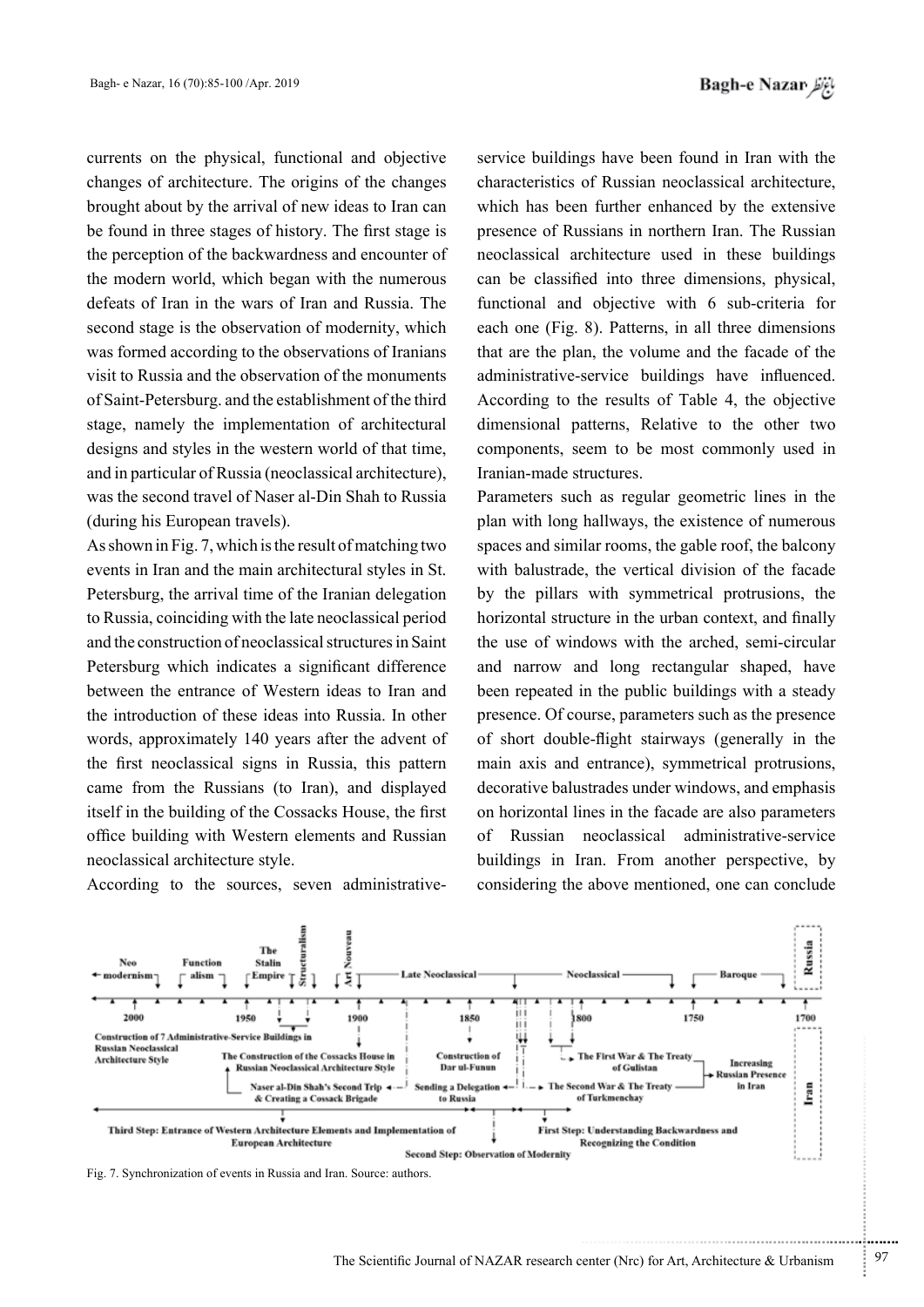that Iran and Russia, in most cases, have acted in the same way to accept the architecture of Western European architecture (neoclassical architecture). For example, they both at some point in time, have adapted their architecture from Western Europe. They have been sent their architects, engineers and artisans to Western European countries to study science; The foundation of these elements of Western architecture was adapted by king travel to Europe and observing the buildings and their progress, and on the other hand, the demands of the rulers and riches implementation of the Western architecture, which has displayed itself more precisely as a postcard architectural design in Iran.

#### **Endnote**

1. Until the Russo-Persian Wars, familiarity with the Western world was limited to the low attendance of political representatives, tourists and Western merchants, which generally were not the representation of the whole society.

2. The surprise was to a degree that the Iranian representative told Napoleon's representative that: "What ability has made you so superior to us? What are the reasons for your progress and our constant weakness? Is the fertility of the soil and wealth of the East, less than yours in Europe? Sun rays before it reaches you first passes through our country, is the Creator more profitable for you than for us?" (Jaubert, 1821: 155-156).

3. According to Chirkin, before the First World War, about 2,000 Russian migrants existed only in Astarabad (Chirkin, 1916: 39 - 21), or according to Tatiškov's report, in 1914, about 4,000 Russian migrants settled in Astarabad and Mazandaran.

4. For example, the most important of them was the construction of several consulates in different cities such as Tabriz, Rasht, Gorgan, Mashhad, etc. In the field of education, the creation of new educational spaces such as primary schools in Tabriz; military spaces such as Cossacks House in Tehran; in the economic sphere; the construction of a Russian Loan Bank (Russian Saving Bank); in the field of construction operations, the establishment of railway tracks and roads, such as Tehran-Qazvin-Hamadan road; In the industrial field, the construction of factories such as in Bandar Anzali and Bandar Gaz (such as the Livani brothers cotton factory), in the service buildings area, the construction of hotels such as Iran Hotel of Rasht and governmental buildings such as the municipality of Rasht and Qazvin, can be named. In addition to their activities in mapping operations in several areas for construction, they also drew plans such as plans of the Tehran and Mashhad city. In the area of residential buildings, especially in northern Iran, they used Russian wooden architecture, such as the house of Mirza Jalil Rafi  $(known as the Akhavan Mansion)$ , which is not only material, but also a mansion map imported by Russian ships to Iran and all the wooden structures of the building are assembled in Rasht by

Russian builders.

5. Застав, they were toll offices which run by Russians that take tolls and taxes from people.

6. When sending apprentice to Europe, Amir Kabir sent five industrialists to Russia to build or expand new industries in Iran. The five were Karbalaee Abbas, Karbalaee Sadegh, Karbalaee Ahmad, Mashhadi Ali, and Agha Abdullah who were sent to study: Crystallization, Casting, Sugar Refinement, and preparing Commercial Sugar, wheelwright apparatus (Mahboubi Ardakani, 1991: 195). The first worked in St. Petersburg and four others worked at the Moscow factories headed by Haji Mirza Mohammad Tajer tabrizi (Etemad al-Saltaneh, 1988: 231).

7. Many critics of contemporary Iranian history believe that Amir Kabir's reforms during the Qajar era have led to the arrival of modernity in various areas, due to a trip to Russia (Kamelniya and Mahdinezhad, 2012: 223).

8. Dr. Rajabi says: "Most of the works of the Fath-Ali Shah Qajar era, except for a few public buildings, quickly destroyed compared to past periods, due to poor material and insufficient accuracy in building strength" (Rajabi, 1956: 26).

9. Moscow at that time was less developed than St. Petersburg; Peter the Great, insisted that St. Petersburg is the capital of Russia to avoid Moscow, with its old traditions and religious beliefs.

10. Several buildings of this type exist in St. Petersburg, such as the buildings of the prominent Italian architect, Carlo Rossi, which is in the style of late neoclassicism, but only these 5 buildings have been selected for studying patterns as a statistical society due to project constraints.

11. All buildings were required to use western standard views, and the use of traditional Russian styles with wooden walls and bulbous domes was strictly forbidden (Berman, 2000: 217)

12. Two other administrative-service buildings, under the title "Military Museum of Bandar Anzali" and "Library of the Babol University of Medical Sciences", have also Russian neoclassical style, but because they were made from the beginning for the purpose of the palace and later modified, they have not been studied. Because then, a correct comparative comparison between patterns and buildings was not made.

In the meantime, there are educational buildings of the famous Russian architect Nikolai Markov, such as Alborz High School, Falahat High School and Tehran's Preliminary Academic School. In spite of the neoclassical influence of Russians on the design of some parts of this complex (such as double-flight stairway in plan), according to the research scope, which studies the impact of Russian neoclassical architecture on structures with new functions such as administrative-service buildings, no mention has been made to those educational buildings.

13. Its early features, along with the Achaemenid and Sassanid architecture, have the dominant style of Russian neoclassical architecture, but nowadays the balustrade have been removed from under the windows which were visible in old photographs.

14. Today, extensions in the southern part of the building, including pillars with crescent arches in the exterior and tiling in shamseh design has changed the facade built more than before.

15. A range of balconies with short railings in the Middle Ages emerged in the early Renaissance, and their designs varies from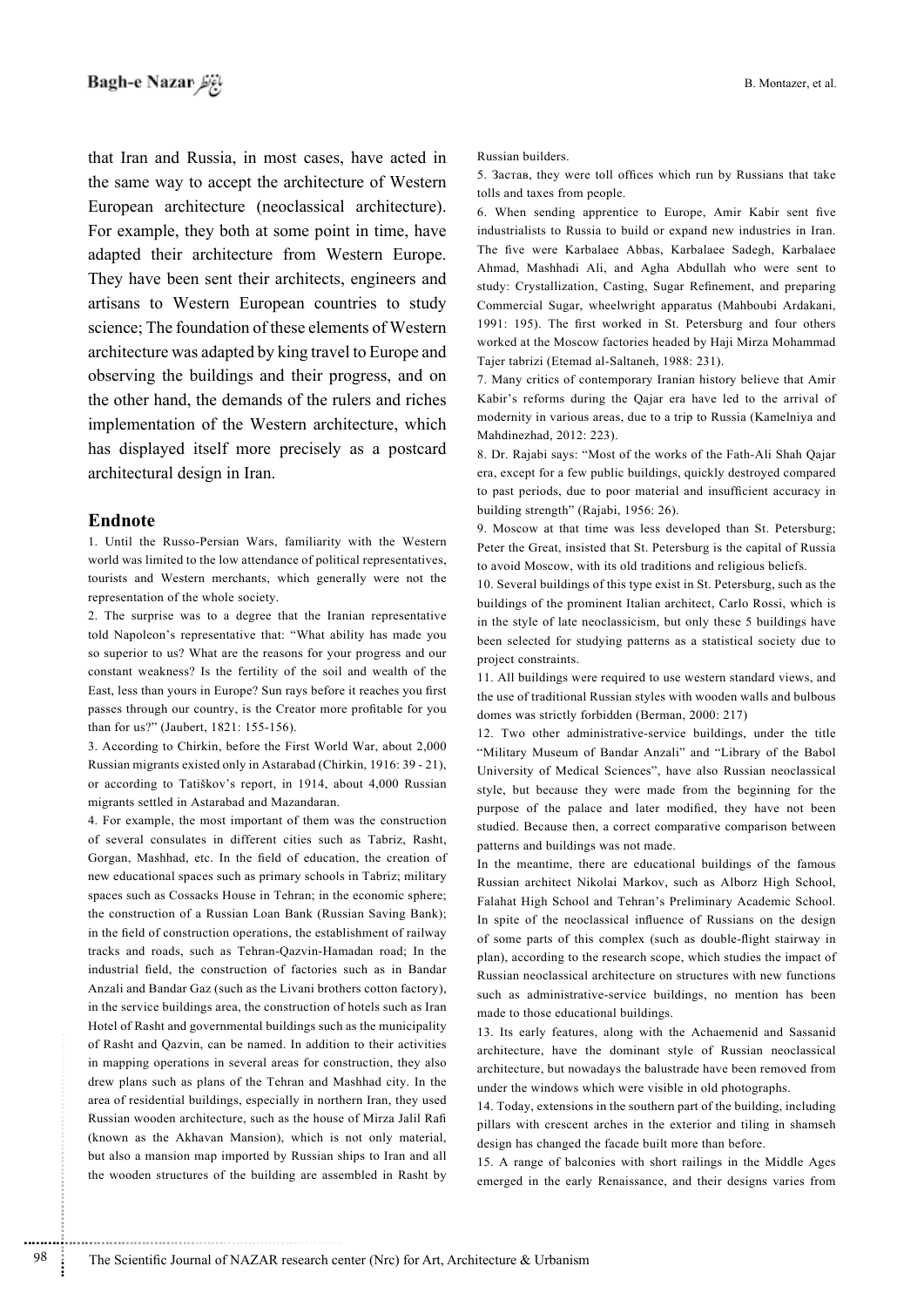gothic to classical details. Their shape is inspired by the remnants of Roman ceremonial candlesticks (Adam, 1996: 248).



Fig. 8. A Sample of balustrade. Source: Adam, 1996: 253.

#### **Reference** list

• Adam, R. (1996). Classical architecture: a comprehensive handbook to the tradition of classical style. Classical Architecture, Translation by: Hossein H. Soltanzadeh. et al. Tehran: Daftar- e pajuheshha- ye farhangi.

• Afshar, M. & Mostowfi Ansari, H. M. (1970). Safarname- ye Khosrow mizza be Petersburq va tarikh- e zendegani- ye Abbas Mirza Naveb al-Saltaneh [Khosrow mizza's travelogue to Saltaneh, ]. By the efforts of Golban, M. Tehran: Ettehad. Petersburg and the history of the life of Abbas Mirza Nayeb al-

• Bani Masoud, A. (2015). Contemporary architecture of IranIranian Contemporary Architecture. Tehran: Honar- e memari- ye gharn.

 $\bullet$  Berman, M. (2000). All that is solid melts into air : the experience of modernity Experience of Modernity. Translation by: M. Farhadpour. Tehran: Tarh- e naghd.

• Chirkin, G. F. (1916). Otchetnaia zapiska o poezdke vesnoi 1916 g. v Astrabadskuiu I Mazanderanskuiu provintsii Severnoi Persii nachal'nika Pereselencheskogo Upravleniia. In G. F. Chirkina. Rossiiskii gosudarstvennyi istoricheskii arkhiv [Russian State History Archive], fond 391, opis 6, delo 306.

• Etemad al-Saltaneh, M. H. (1988). Montazam Nasseri's History, . by By the efforts of Mohammad M. Ibrahim I. Rezvani. Tehran: Donya- ye ketab.

e Iran [Studying Contemporary Iranian architecture and urban • Etesam, I. (1995). Barresi- ye memari va shahrsazi- ye moaserplanning with Europe]. Cogress proceedings of Bam Congress of Architecture and Urban History. Tehran: Cultural Heritage .Organization

• Gyetvai-Balogh, A. (2007). Architecture of the 19th century and the Turn of the century. Budapest University of Technology

and Economics. Available from: http://www.eptort.bme.hu.  $(accessed 15 July 2017)$ 

• Jamalzadeh, M. (2005). Tarikh- e ravabet- e Iran va Russia [History of Relations between Russia and Iran], . Tehran: Sokhan Publishing.

• Jaubert, P. A. (1821). *Voyage en Armenie et Persc*. Paris: Ducrocq. • Kamelniya, H. & Mahdinezhad, M. J. (2012). Getting to know contemporary architectureIntroduction to Contemporary Architecture. Tehran: Elm- e memar.

• KiyaniKiani, M. (2014). Memari- ye dore- ye Pahlavi- ye aval [Architecture of the first Pahlavi era]. Tehran: Moasese-ve motaleat- e tarikh- e moasre.

• Mahboubi Ardakani, H. (1991). Tarikh- e moasesat- e tamadoni- ye jaded dar Iran [History of New Civilization Institutions in Iran]. Tehran: University of Tehran.

• Mirzaei, M. (2017). Tarikhche- ye Brigade va Divisions az Colonel Domantavich be Mirpanj Reza Khan Savadkouhi [History of the Cossack Brigade and the Divisions from Colonel] Domantavich to Mirpanj Reza Khan Savadkouhi]. Vol. I. Tehran: Elm Publications.

• Moghtader, R. (1993). The A Hundred Years of Modernity Modernization in Iran's urban planning and Architecture and Urban Development. Iranian Journal Magazinename, (42): 259-270.

• Mosalmaniyan Qobadiyani, R. & Mosalmaniyan Qobadiyani, B. (2008). Asnadi az ravabet- e Iran va Russia az safaviye ta Ghajari-ye [Documents of Iran-Russia. Relations from Safavid to Qajar]. By the efforts of Ahmadi, H. Tehran: Ministry of Foreign Affairs.

• Nouraei, M. & Andreeva, E. (2009). Russian Migrants and Their Settlements in Iran in the Early 20th Century: A New Stage of Colonization. *Historical Researches*, (4): 21 – 36.

· Pakdaman, B. (1994). Negahi be gerayeshha- ye memari dar Iran [A brief look at the ways and trends of architecture in TehranIran: ]. In Tehran Book, Vol. 4. Tehran: Roshangar .Publishing

• Qaraqozloo, N. (2007). Eslahat va tajadod dar asr- e ghajar [Reforms and Modernization in the Qajar era]. Santa Catarina (Brazil): Typotyl.

• Qaziha, F. (2001). *Documents of Iran-Russia Relations from* Naser al-Din Shah Period to Qajar Falls. Tehran: Ministry of Foreign Affairs publication.

• Qozanlou, J. (1983). Jang- e dahsale- ye Iran va Russia [Iran and Russia's Decade of war]. Tehran: Book World Donya- ye ketab.

• Rajabi, P. (1956). Memari- ye Iran dar asr- e Pahlavi [Iranian] Architecture in Pahlavi era]. Tehran: National University of Iran (Shahid Beheshti).

• Shvidkovsky, D. (1996). The Empress and the Architect. New

.......... ....... ........ ........... ...... ....... ........ .......... ...........